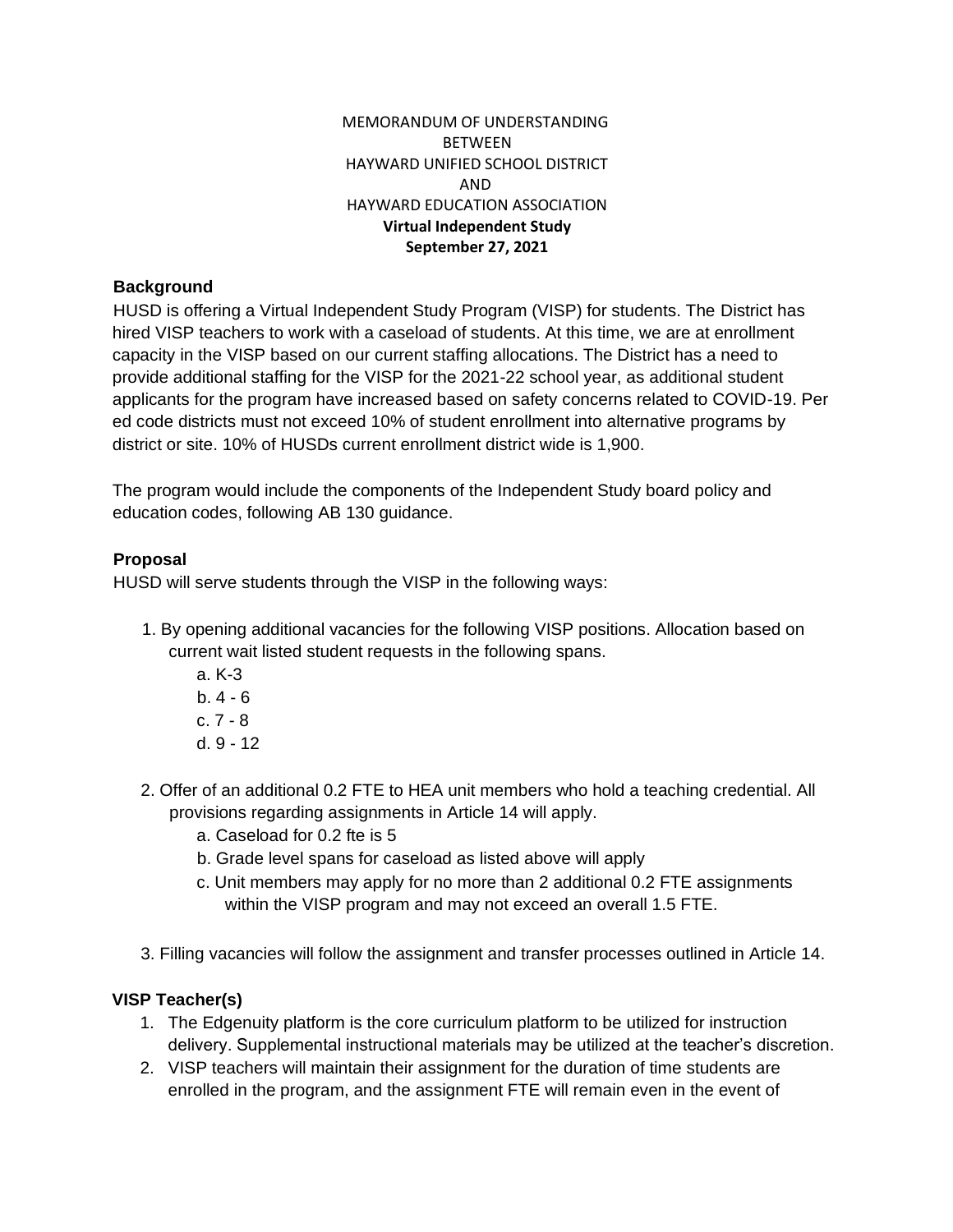enrollment changes during the trimester/semester.

- a. In the event the enrollment drops to zero, the FTE would not continue the following trimester/semester.
- b. At the unit members' discretion, students may be added to a caseload and caseloads may not exceed 5.
- c. The caseload may be maintained at 5 by adding students from the waitlist at the teacher's discretion.
- 3. Support for VISP assignments may be scheduled during a unit member's prep, immediately prior to or immediately after the unit member's regular scheduled workday at the teacher's discretion. Hours will be announced by the teacher to the parents and students at the start of the assignment for each trimester/semester.
- 4. Unit members will work from their classrooms or office space.if working within the regular hours of the members' hours (eg using their prep)
- 5. The following additional hours are provided to be paid at the unit member's per diem rate but will be no less than the per diem hourly rate of \$59.56 based on 186 Salary schedule step/column C7:
	- a. Up to 7 hours of mandatory training on Edgenuity will be available to unit members. The training will be recorded and viewed by the teacher prior to the start of the program, at the teacher's discretion.
	- b. 1 hour for Orientation
	- c. Up to 7 hours of preparation/planning time scheduled and directed by the teacher.
- 6. Participating teachers will not be evaluated in the 2021-22 school year with the exception of probs and temps as required by regulations.

## **Instructional Program**

Based on AB 130 and education code 51747, the following instructional time(s) will be:

| <b>Grade Span</b> | <b>Check-in</b>                                              |
|-------------------|--------------------------------------------------------------|
| $K-3$             | Daily attendance and daily synchronous instructional period  |
| 4-6th             | Daily attendance and weekly synchronous instructional period |
| $7-8th$           | Daily attendance and weekly synchronous instructional period |
| $9-12$ th         | Daily attendance and weekly synchronous instructional period |

VISP Teacher Program Responsibilities include:

• Completing designated portions of the written independent study agreement and signing the agreement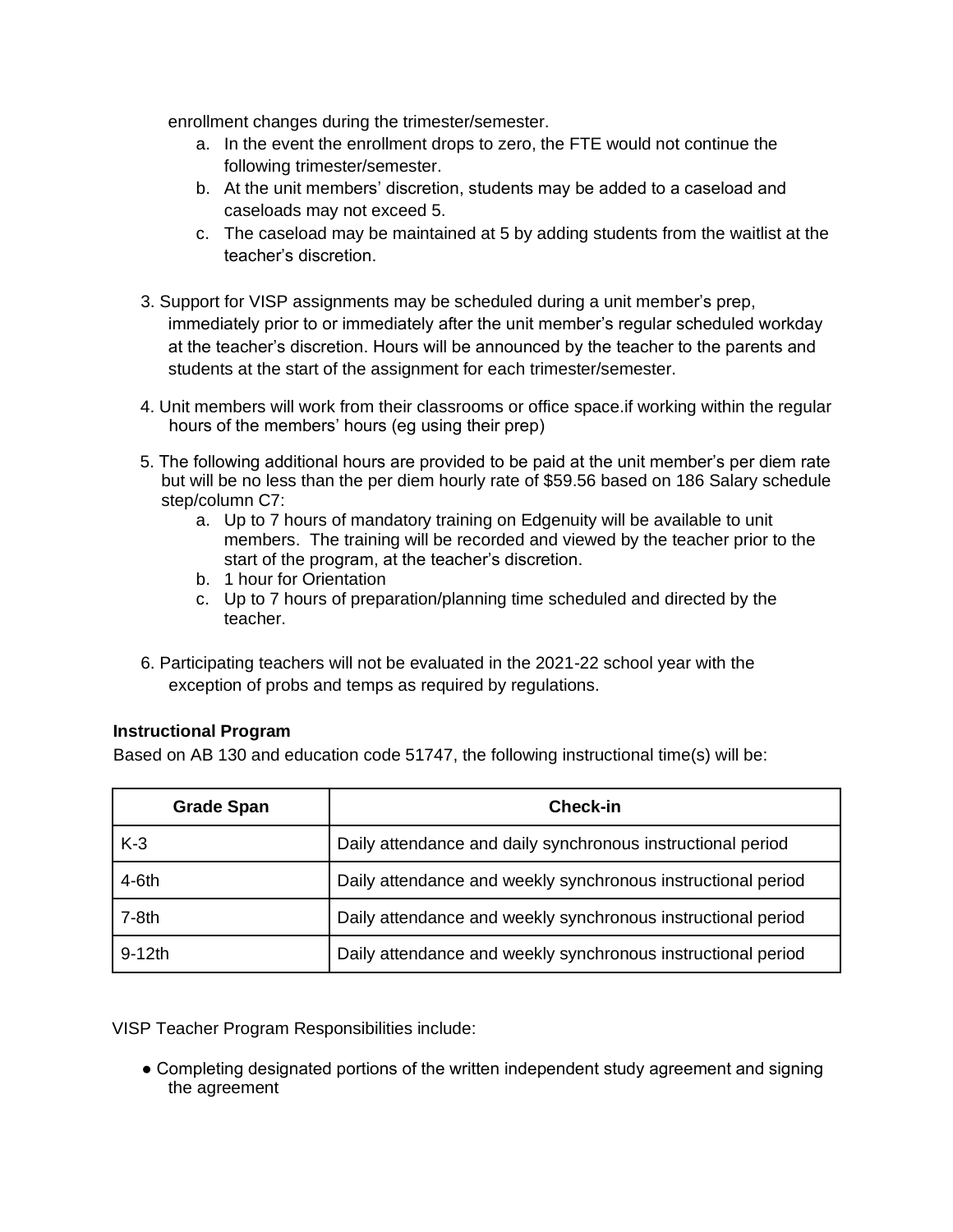- Supervising and approving coursework and assignments
- Maintaining records of student assignments showing the date the assignment is given and the date the assignment is due
- Maintaining a daily or hourly attendance register in accordance with Board policy
- Communicate with students/families on student academic progress
- Proctor annual state testing for students enrolled in a VISP at the time of annual testing

● District attendance policy will be followed in the event students do not regularly attend, or participate including the admin, and YIS contacting the student/guardian.

#### **VISP Assignments**

The District will prioritize students in the VIS Program being placed with HUSD teachers who have applied to the VIS Program. Students will be placed with all available HUSD Staff applicants until no staff to teach in the VISP are available, on an on-going basis.

At any time, when an HUSD teacher applies, and students are available needing placement, first consideration will be given to the HUSD teacher prior to a placement with the NPA service providers

- 1. The District may utilize outside employees only according to the terms below to secure necessary staffing for the VISP program.
	- a. Opportunities for extra duty assignments (as previously described) shall be posted and publicized to HEA members for at least five (5) days. Postings may remain open for the 2021-22 school year for ongoing recruitment of HUSD teachers for the VIS program as needed.
	- b. The District will update HEA on the number of volunteers, and any unmet staffing needs based on waitlist students and class size limits;
	- c. In the event students remain waitlisted to enroll into the VISP, after students have been placed with all available HUSD staff, the District may obtain up to six (6) outside employees (Non public Agency (NPA) service providers to serve students remaining on the VISP waitlist.
	- d. If there are still students remaining on the waitlist after procuring up to six (6) NPA service providers, HUSD will meet with HEA to reach consensus on the additional staff needed. HUSD and HEA will meet to negotiate the impacts of exceeding this number.
	- e. At the end of each trimester/semester, HUSD and HEA will meet to evaluate the student placement and teacher assignments and the need of NPA service providers. If there are HUSD teacher/applicants who have interest or room for more VISP students on their caseload, then students on the NPA's roster will be reassigned to HUSD teachers.

Steps a through d above may be repeated until all waitlisted students are enrolled in the VISP.

Outside employees utilized for this purpose shall be contracted for the 2021- 2022 school year only, and solely for the purpose of meeting student demand for VISP placement.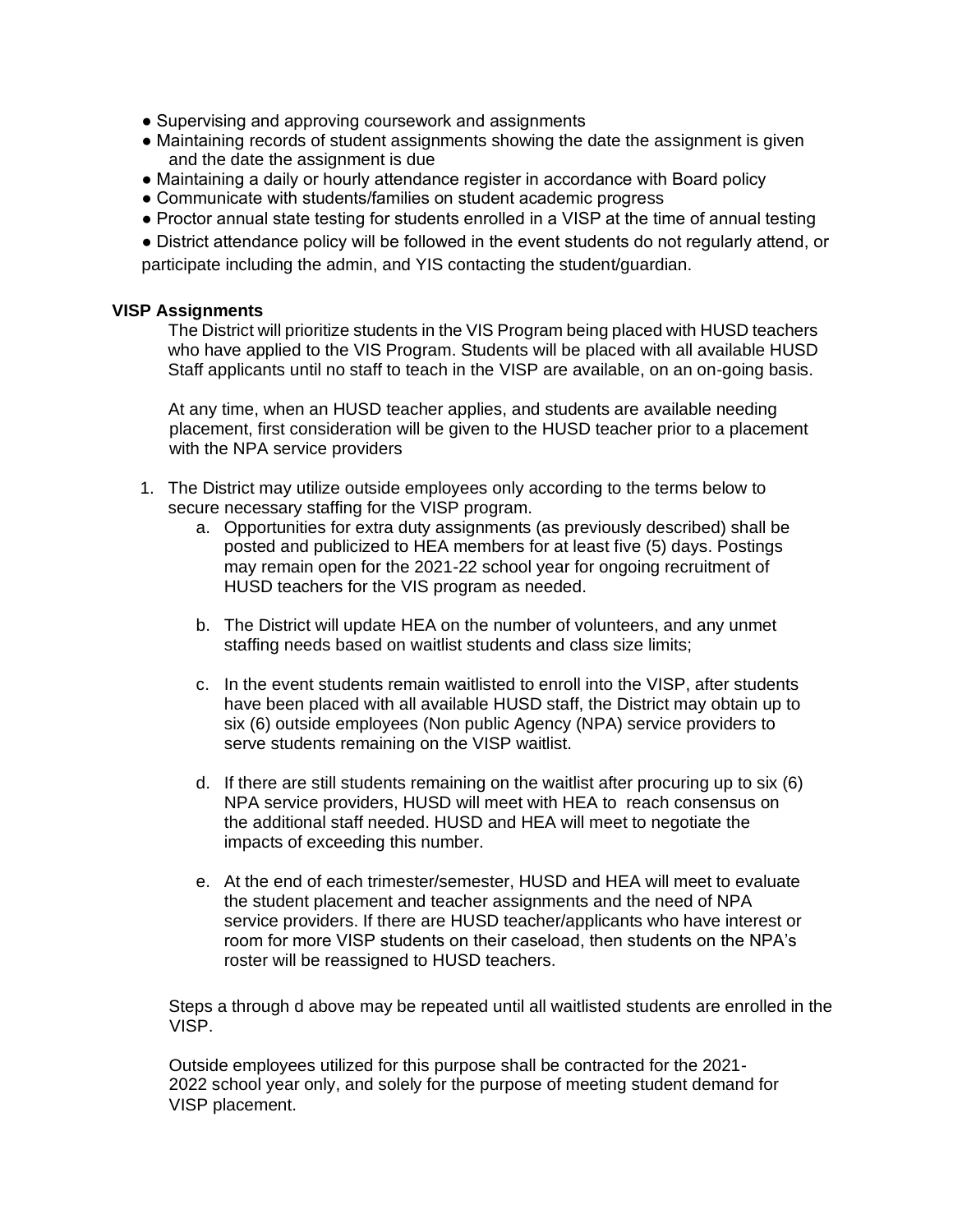This agreement shall not set precedent with respect to the use of outside employees for VISP or any other purposes.

#### **Special Education**

#### **Background**

The Virtual Independent Study Program has students with IEPs that have requested to participate in this alternative educational program. The HEA Return to In Person MOU had provisions for a summer IEP team to conduct IEP meetings for students who had requested to participate in the program as of the July 16, 2021 deadline. The District was unable to hold and complete all IEPs of students who had requested to participate in this program, and is proposing the following addendum to the original MOU in order to complete IEPs now that the traditional school year has begun.

## **Proposal**

The district proposes that the itinerant Special Education teachers currently assigned to conduct district IEPs should invite the students' home school case manager and a general education teacher who have worked with the student to participate in the IEP meeting to determine if a change of placement to the VIS program is appropriate.

- 1. Special Education Teachers currently assigned as Itinerant teachers shall conduct assessments of students in the VIS Program. during the traditional year.
- 2. Special Education Teachers currently assigned as Itinerant teachers shall facilitate VISP IEP meetings of students in the VIS Program during the traditional year
- 3. VISP IEP meetings shall be scheduled by the itinerant Special Education Teachers who facilitate the meetings. The scheduling would include an invitation to include the attendance of the requesting students' homeschool current case manager (i.e. RSP, SLP, SDC teacher) along with a general education teacher at the student's home school to provide information related to the determination of a placement change.
- 4. HEA and HR will meet to reach consensus no later than October 1, 2021 on the ratio and related compensation for itinerant Special Education teachers who facilitate the IEP meetings and/or conduct assessments.
- 5. Home school case managers (RSP, SLP, SDC teacher) shall receive 2 hours of additional pay (paid at the member's per diem rate, but no less than the per diem hourly rate of \$59.56 based on 186 Salary schedule step/column C7). 1 hour to review the IEP documents prior to the IEP, and an additional hour for time spent in the IEP meeting.
- 6. The students' case manager is required to attend the IEP as a participant only. Their duties do not include facilitating or scheduling the IEP meeting, unless they volunteer to do so.
- 7. The general education teacher will receive 1 hour of pay at the per diem hourly rate for attendance in the IEP meeting.
- 8. If the IEP meeting is longer than 1 hour then staff will be paid for the additional time of the meeting to the nearest half-hour. In the event that case managers or classroom